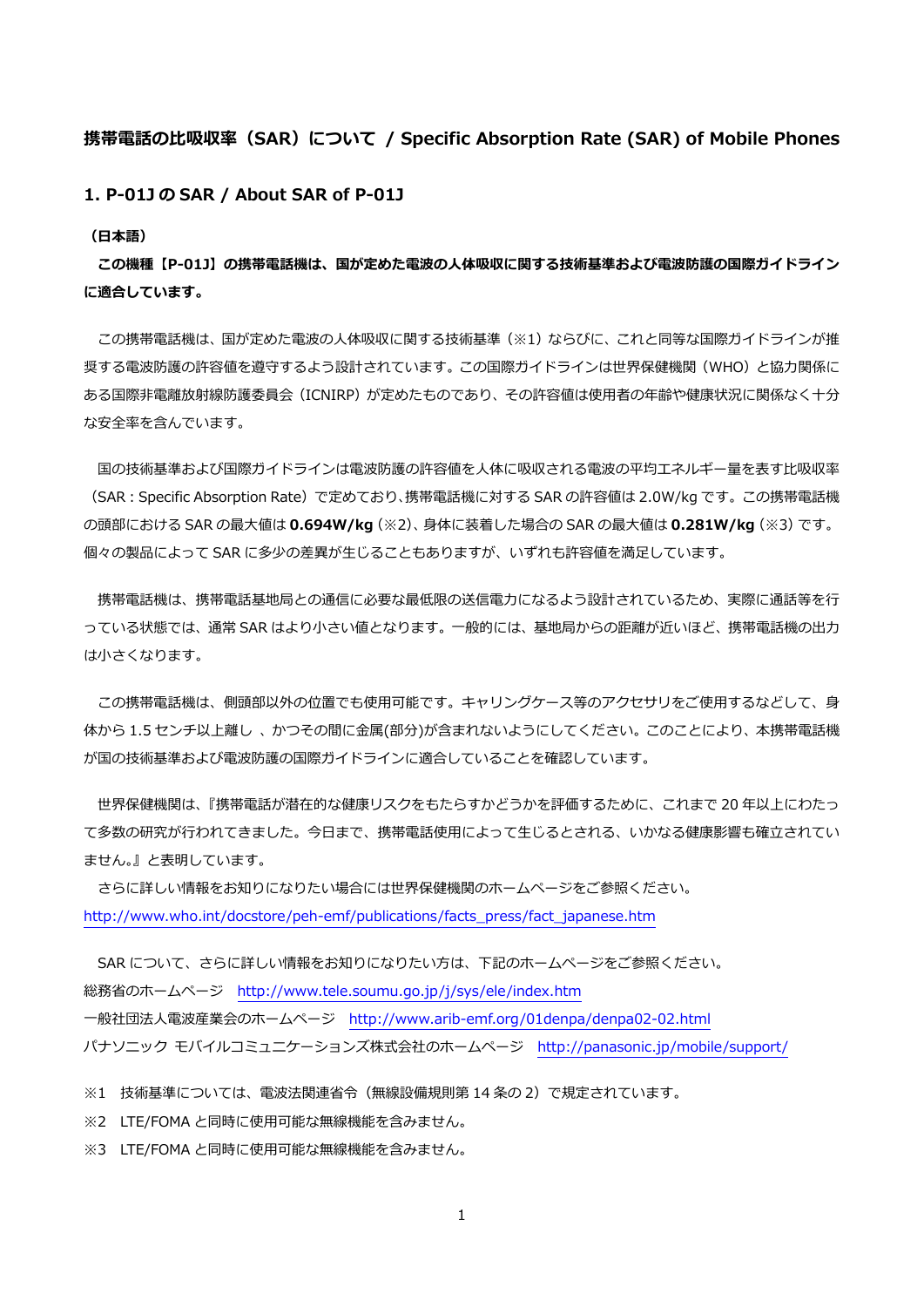#### **(In English)**

# **This model [P-01J] mobile phone complies with Japanese technical regulations and international guidelines regarding exposure to radio waves.**

This mobile phone was designed in observance of Japanese technical regulations regarding exposure to radio waves (\*1) and limits to exposure to radio waves recommended by a set of equivalent international guidelines. This set of international guidelines was set out by the International Commission on Non-Ionizing Radiation Protection (ICNIRP), which is in collaboration with the World Health Organization (WHO), and the permissible limits include a substantial safety margin designed to assure the safety of all persons, regardless of age and health condition.

The technical regulations and international guidelines set out limits for radio waves as the Specific Absorption Rate, or SAR, which is the value of absorbed energy in any 10 grams of tissue over a 6-minute period. The SAR limit for mobile phones is 2.0 W/kg. The highest SAR value for this mobile phone when tested for use near the head is **0.694 W/kg** (\*2) and when worn on the body is **0.281 W/kg** (\*3). There may be slight differences between the SAR levels for each product, but they all satisfy the limit.

The actual SAR of this mobile phone while operating can be well below that indicated above. This is due to automatic changes to the power level of the device to ensure it only uses the minimum required to reach the network. Therefore in general, the closer you are to a base station, the lower the power output of the device.

This mobile phone can be used in positions other than against your ear. Please keep the mobile phone farther than 1.5 cm away from your body by using such as a carrying case or a wearable accessory without including any metals. This mobile phone satisfies the technical regulations and international guidelines.

The World Health Organization has stated that "a large number of studies have been performed over the last two decades to assess whether mobile phones pose a potential health risk. To date, no adverse health effects have been established as being caused by mobile phone use."

Please refer to the WHO website if you would like more detailed information. http://www.who.int/docstore/peh-emf/publications/facts\_press/fact\_english.htm

Please refer to the websites listed below if you would like more detailed information regarding SAR. Ministry of Internal Affairs and Communications Website: http://www.tele.soumu.go.jp/e/sys/ele/index.htm Association of Radio Industries and Businesses Website: http://www.arib-emf.org/01denpa/denpa02-02.html (in Japanese only)

Panasonic Mobile Communications Co., Ltd. Website: http://panasonic.jp/mobile/support/ (in Japanese only)

\*1 Technical regulations are defined by the Ministerial Ordinance Related to Radio Law (Article 14-2 of Radio Equipment Regulations).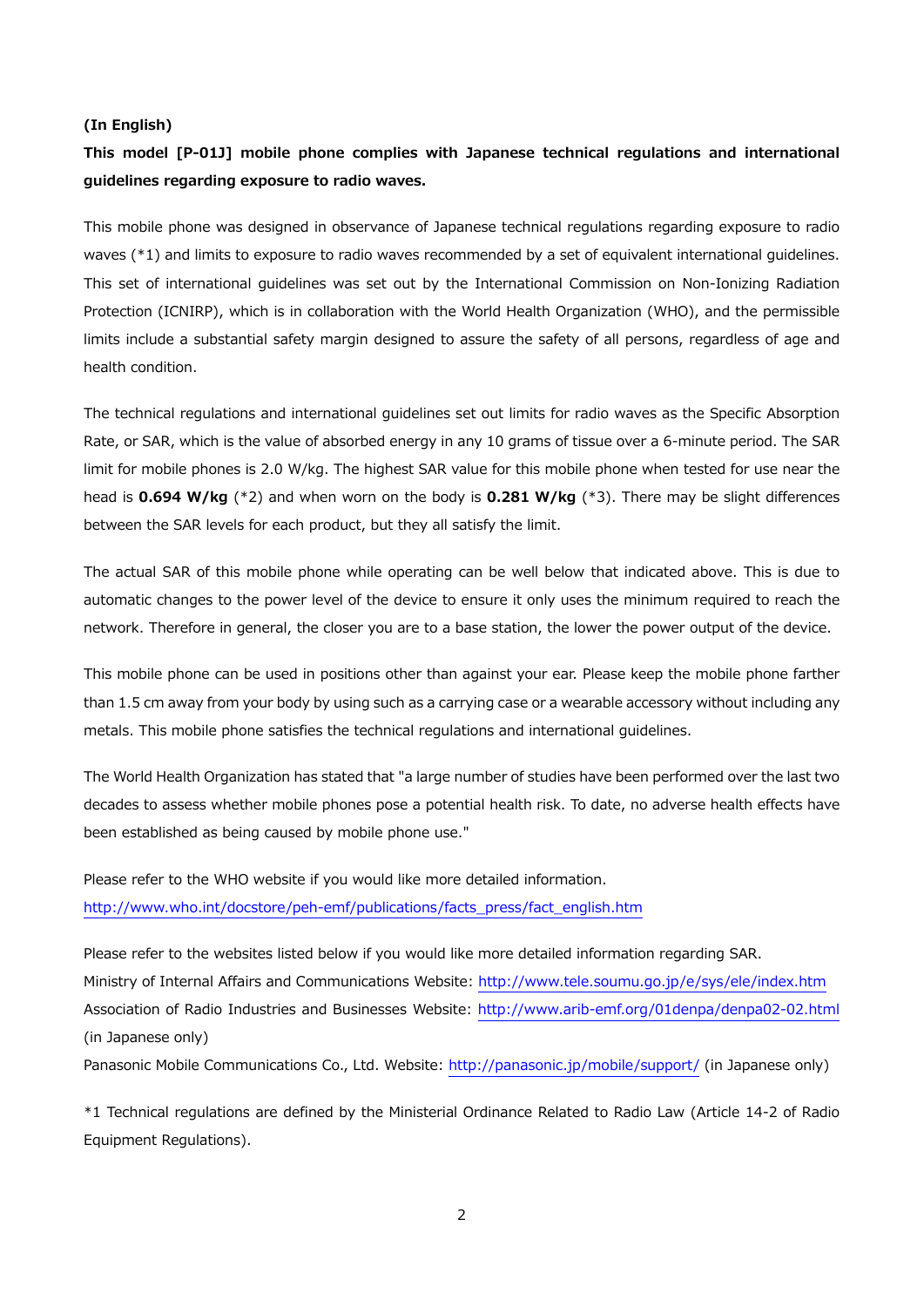- \*2 Not including other radio systems that can be simultaneously used with LTE/FOMA.
- \*3 Not including other radio systems that can be simultaneously used with LTE/FOMA.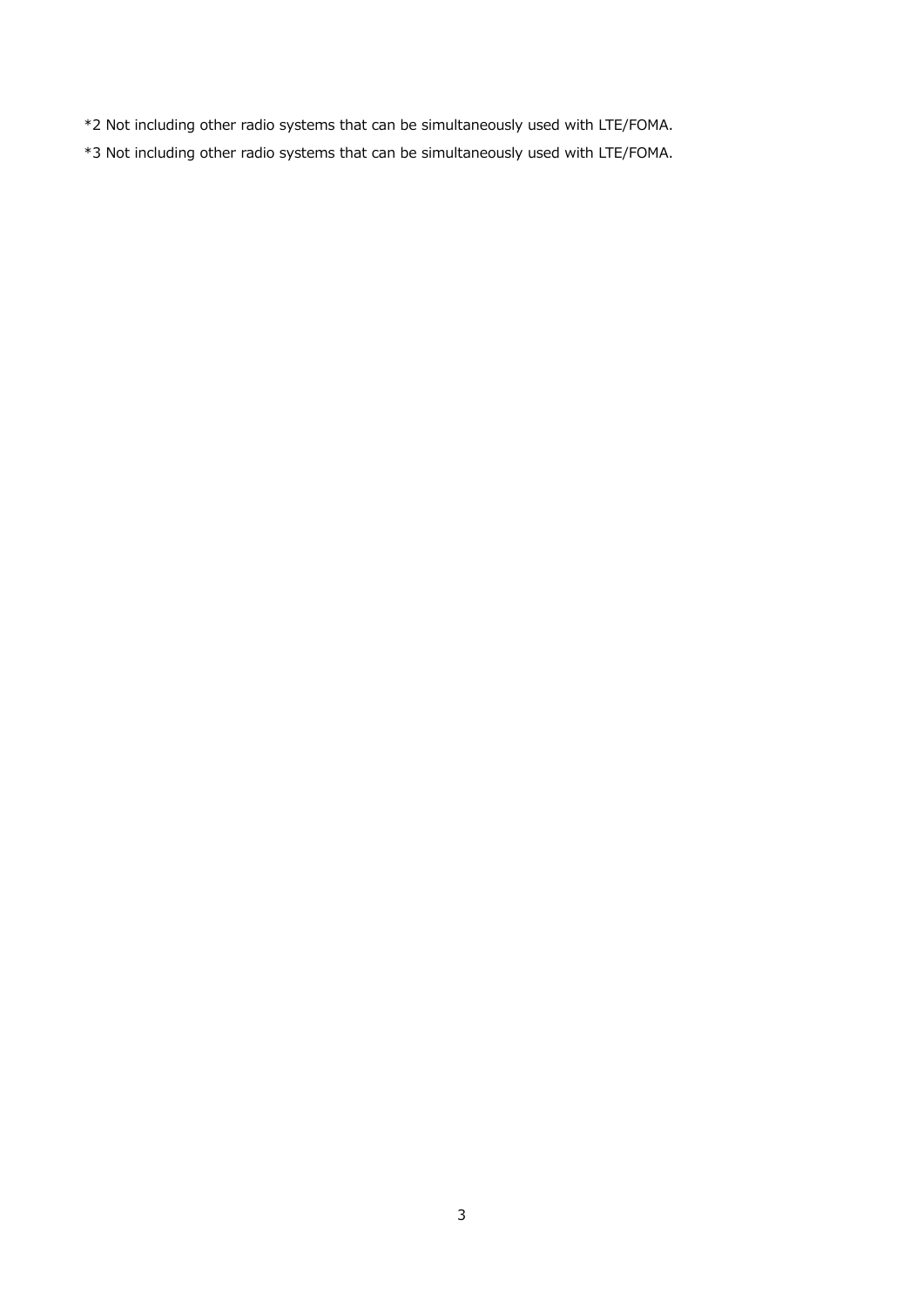#### **2. About SAR of P-01J for FCC RF exposure requirements**

### **FCC RF Exposure Information**

This model phone meets the U.S. government's requirements for exposure to radio waves.

Your wireless phone contains a radio transmitter and receiver. Your phone is designed and manufactured not to exceed the emission limits for exposure to radio frequency (RF) energy set by the Federal Communications Commission of the U.S. Government. These limits are part of comprehensive guidelines and establish permitted levels of RF energy for the general population. The guidelines are based on standards that were developed by independent scientific organizations through periodic and thorough evaluation of scientific studies.

The exposure standard for wireless mobile phones employs a unit of measurement known as the Specific Absorption Rate (SAR). The SAR limit set by the FCC is 1.6 W/kg.\* Tests for SAR are conducted using standard operating positions accepted by the FCC with the phone transmitting at its highest certified power level in all tested frequency bands. Although the SAR is determined at the highest certified power level, the actual SAR level of the phone while operating can be well below the maximum value. This is because the phone is designed to operate at multiple power levels so as to use only the power required to reach the network. In general, the closer you are to a wireless base station antenna, the lower the output.

Before a phone model is available for sale to the public, it must be tested and certified to the FCC that it does not exceed the limit established by the U.S. government-adopted requirement for safe exposure. The tests are performed in various positions and locations (for example, at the ear and worn on the body) as required by FCC for each model. The highest SAR value for this model phone as reported to the FCC when tested for use at the ear is **0.46 W/kg**, and when worn on the body in a holster or carry case, is **0.63 W/kg**. (Body-worn measurements differ among phone models, depending upon available accessories and FCC requirements). While there may be differences between the SAR levels of various phones and at various positions, they all meet the U.S. government requirement.

The FCC has granted an Equipment Authorization for this model phone with all reported SAR levels evaluated as in compliance with the FCC RF exposure guidelines. SAR information on this model phone is on file with the FCC and can be found under the Display Grant section at http://www.fcc.gov/oet/ea/fccid/ after search on FCC ID **UCE216065A**.

For body worn operation, this phone has been tested and meets the FCC RF exposure guidelines. Please use an accessory designated for this product or an accessory which contains no metal and which positions the handset a minimum of 1.5 cm from the body.

\* In the United States, the SAR limit for wireless mobile phones used by the public is 1.6 watts/kg (W/kg) averaged over one gram of tissue. SAR values may vary depending upon national reporting requirements and the network band.